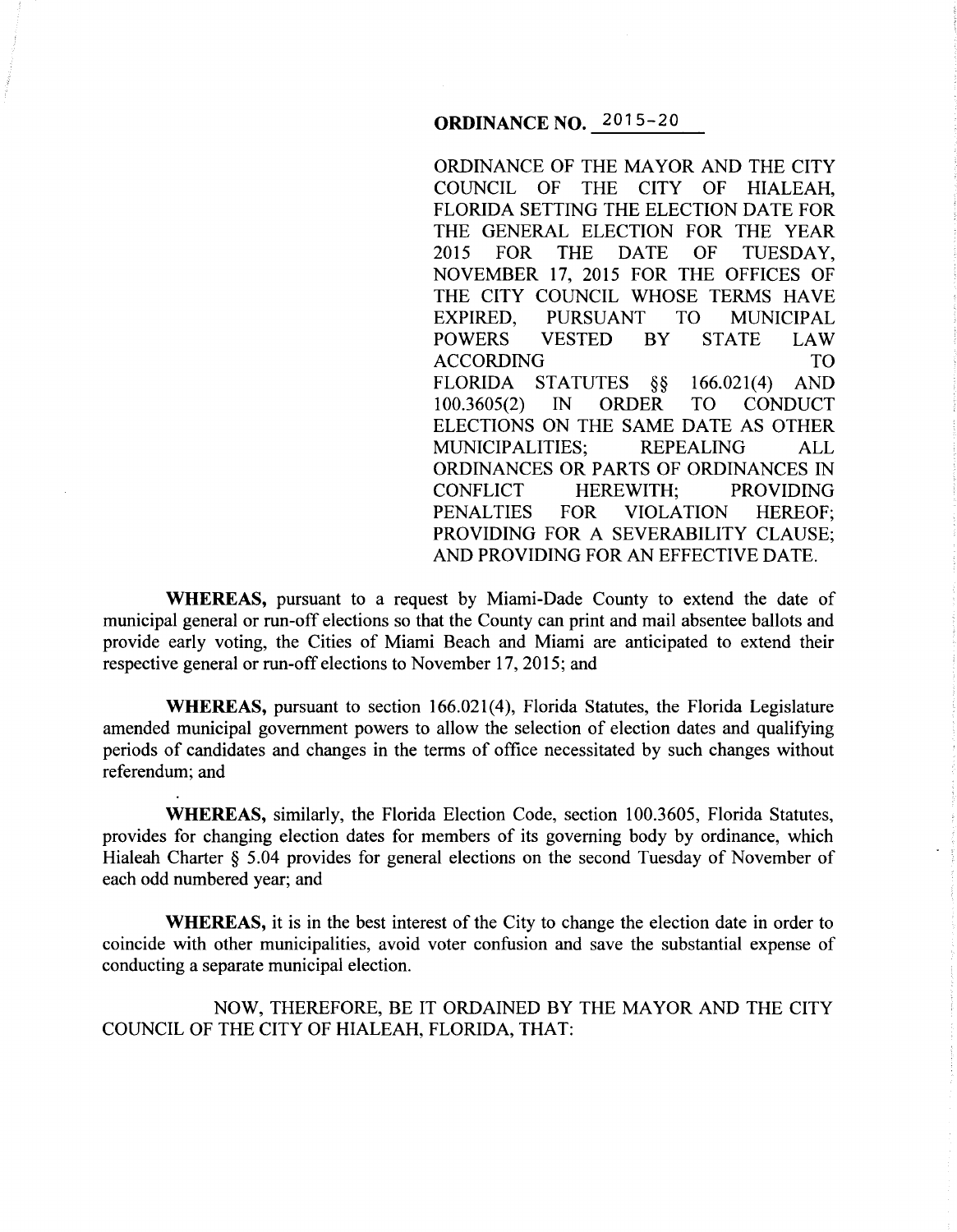**Section 1:**  The Mayor and the City Council of the City of Hialeah, Florida hereby extend the election date for the general election for the year 2015 to Tuesday, November 17, 2015, for the offices of Councilmembers whose terms have expired, pursuant to municipal powers vested by state law according to Florida Statutes§§ 166.021(4) and 100.3605(2) in order to conduct elections on the same date as other municipalities.

## **Section 2: Repeal of Ordinances in Conflict.**

All ordinances or parts of ordinances in conflict herewith are hereby repealed to the extent of such conflict.

## **Section 3: Penalties.**

Every person violating any provision of the Code or any ordinance, rule or regulation adopted or issued in pursuance thereof shall be assessed a civil penalty not to exceed \$500.00 within the discretion of the court or administrative tribunal having jurisdiction. Each act of violation and each day upon which any such violation shall occur shall constitute a separate offense. In addition to the penalty described above, the City may pursue other remedies such as abatement of nuisance, injunctive relief, administrative adjudication and revocation of licenses or permits.

## **Section 4: Severability Clause.**

If any phrase, clause, sentence, paragraph or section of this ordinance shall be declared invalid or unconstitutional by the judgment or decree of a court of competent jurisdiction, such invalidity or unconstitutionality shall not affect any of the remaining phrases, clauses, sentences, paragraphs or sections of this ordinance.